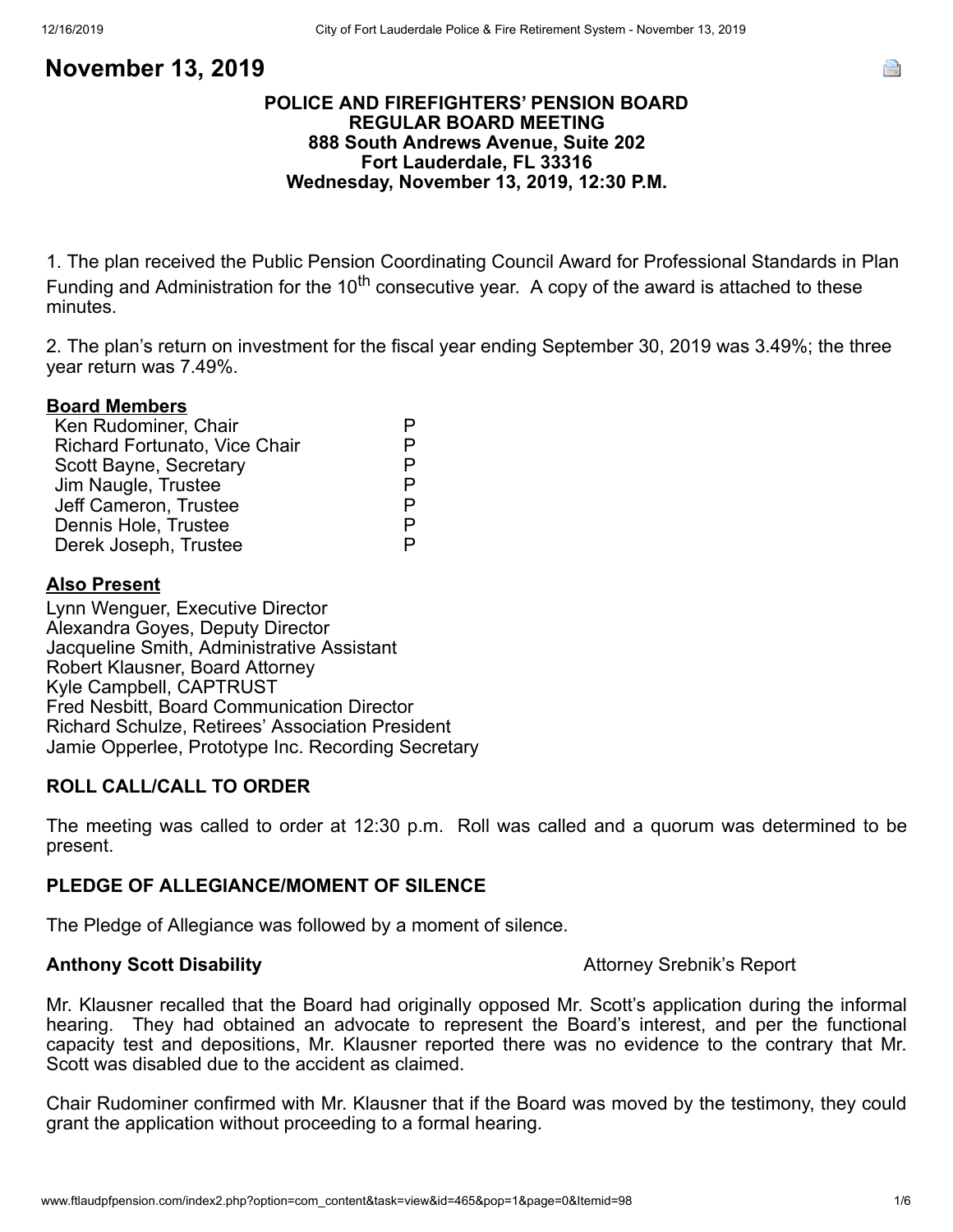Alan Aronson, attorney for the applicant, said Mr. Scott had suffered several work-related injuries to his back, shoulder and neck, resulting in his inability to perform his duties as a Police Officer any longer. His first application for disability had been denied and Mr. Scott had hired Mr. Aronson.

Mr. Aronson, doctors had provided depositions over the summer and Mr. Aronson said all of the doctors testified that the injuries Mr. Scott had suffered during the course of his employment had affected him to the point that he could not perform the essential functions of a law enforcement officer. Mr. Aronson stated based upon the doctors' depositions and the functional capacity test, the disability should be granted.

Mr. Hole noted that they did not have Dr. Tanenbaum's report and Mr. Klausner agreed to provide it. Mr. Hole stated Dr. Bertot and Dr. Shafi said the disability was not total.

Mr. Hole wanted to know Mr. Scott's previous injuries that caused him to undergo knee, toe and ankle surgeries. Mr. Aronson said they were considering the upper extremity injuries for which he had been treated that prevented him from performing his duties. None of the other conditions in the reports affected him like the work-related injuries he suffered that resulted in the doctors' conclusions.

Mr. Klausner explained that since the City fired Mr. Scott for inability to perform the job, this had determined totality; the Board just needed to determine causation.

Michael Srebnik, the Board's counsel for this case, summarized actions he had taken since the Board had hired him, including attending the depositions and reviewing the documentation. He stated according to the doctors, Mr. Scott had mild degeneration of his entire spine that predated the accident. Mr. Srebnik said Dr.. Jarolem was very conservative and he had been shocked that Dr. Jarolem declared the disc herniation was from the accident. Dr. Tannenbaum had said there were permanent soft tissue injuries related to the accident.

Dr. Chalal had operated on Mr. Scott's shoulder and was the only doctor to return him to work full duty but had also given him a 4% impairment rating, which was inconsistent with the full duty release.

Dr. Voorhees had performed the Functional Capacities Evaluation, for which Mr. Srebnik stated there was "no real science that I'm aware of that supports those FCEs as being a scientific test." Even so, he said doctors relied on them every day.

Dr. Lupu had performed the Independent Medical Examination [IME] and conclude that Mr. Scott met the standard for permanent, work-related disability. Dr. Shafi had checked a box stating Mr. Scott was not totally incapacitated but his report did not address any specific issues, so this was ambiguous. Dr. Bertot had checked a box indicating the injury was not consistent with the accident but his report did not explain why.

Mr. Srebnik stated the findings were inconsistent with the Board's original determination. Mr. Klausner stated in order for the Board to deny the application, they must have "competent, substantial evidence" that could convince a reasonable person that something was true or untrue. He asked Mr. Srebnik if he believed there was competent, substantial evidence to deny the disability. Mr. Srebnik remarked that the only evidence, which he was unsure were "substantial," were the two IME reports in which Dr. Shafi had checked a box stating Mr. Scott was not totally incapacitated and Dr. Bertot had checked a box indicating the injury was not consistent with the accident

Mr. Klausner reminded the Board that since the City fired Mr. Scott, they must conclude that the disability was total. The only question was causation. If the Board was unsure about causation, he recommended deferring the decision until Dr. Bertot could be deposed.

**Motion** made by Mr. Hole, seconded by Mr. Joseph, to postpone a decision on the Scott disability to allow Mr. Srebnik to obtain a deposition from Dr. Bertot to substantiate his cover sheet regarding whether the injury was in the line of duty. In a roll call vote, motion passed unanimously.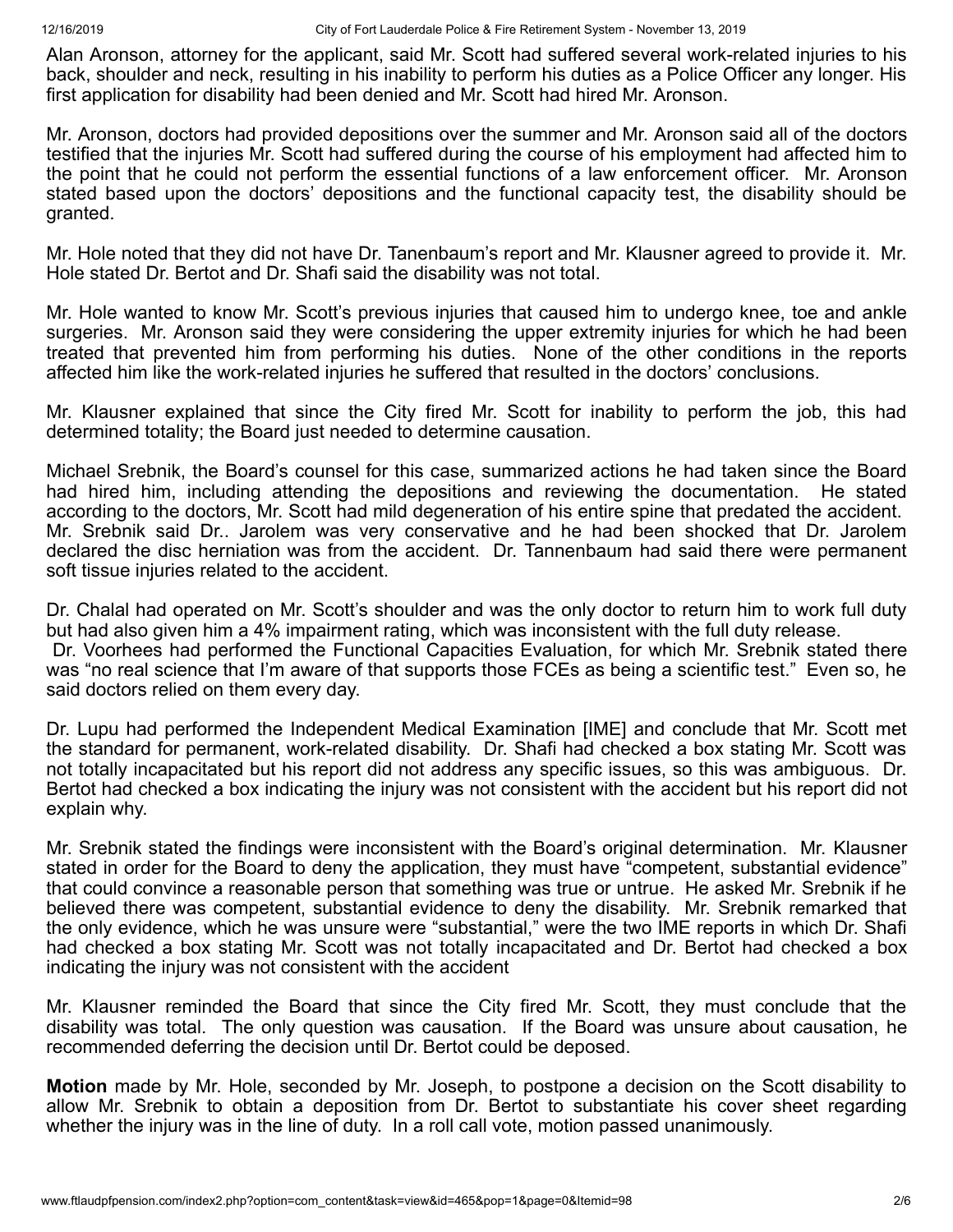Later in the meeting, Mr. Klausner confirmed that the Board could request medical records from Mr. Scott's previous employers.

## **MINUTES: Regular Meeting: October 16, 2019**

Mr. Hole requested a change to the minutes.

**Motion** made by Mr. Naugle, seconded by Mr. Joseph to approve the Board's October 16, 2019 meeting minutes as amended. In a voice vote, motion passed unanimously.

## **NEW HIRES:**

Chair Rudominer recognized the new hires.

| <b>BENEFITS:</b> | <b>POLICE DEPT:</b> | <b>New Retiree: (Term of</b><br>DROP)<br><b>Member Termination:</b><br><b>Retiree Death:</b><br><b>Survivor Death:</b> | <b>Brian Fitzgerald</b><br>Michael J Martinez<br>John P Chew<br><b>Eleanor Picard</b>           |
|------------------|---------------------|------------------------------------------------------------------------------------------------------------------------|-------------------------------------------------------------------------------------------------|
|                  | FIRE DEPT:          | <b>DROP Retiree:</b>                                                                                                   | Eladio Morejon<br><b>Brent A. Butler</b><br><b>Paul Conover</b><br>Corey Henry<br>Ricardo Pardo |

**Motion** made by Mr. Bayne, seconded by Mr. Hole, to approve payment of the benefits as stated. In a voice vote, the motion passed unanimously.

| <b>BILLS:</b> | <b>Eagle</b>          | \$46,743.49 |
|---------------|-----------------------|-------------|
|               | <b>Agincourt</b>      | \$36,911.59 |
|               | <b>Sawgrass Mngt</b>  | \$36,326.75 |
|               | <b>Boyd Watterson</b> | \$32,807.00 |
|               | Intech                | \$6,291.69  |
|               | Dr. Richard J Capiola | \$1,500.00  |
|               | Klausner, Kaufman     | \$3,000.00  |
|               | Klausner, Kaufman     | \$750.00    |
|               | Klausner, Kaufman     | \$540.00    |

**Motion** made by Mr. Bayne, seconded by Mr. Joseph, to approve payment of the bills as stated. In a voice vote, the motion passed unanimously.

## **COMMENTS FROM PUBLIC/ INPUT FROM ACTIVE & RETIRED POLICE OFFICERS & FIREFIGHTERS:**

Mr. Schulze announced he was the new president of the Retirees Association.

**CAPTRUST:**  $Kyle$  CAPTRUST:

# **Quarterly Investment Review:**

Mr. Campbell informed the Board that there had not been a lot of change since last quarter. He stated interest rates had fallen significantly in the past year and stocks and bonds were both strong. He provided a brief market overview.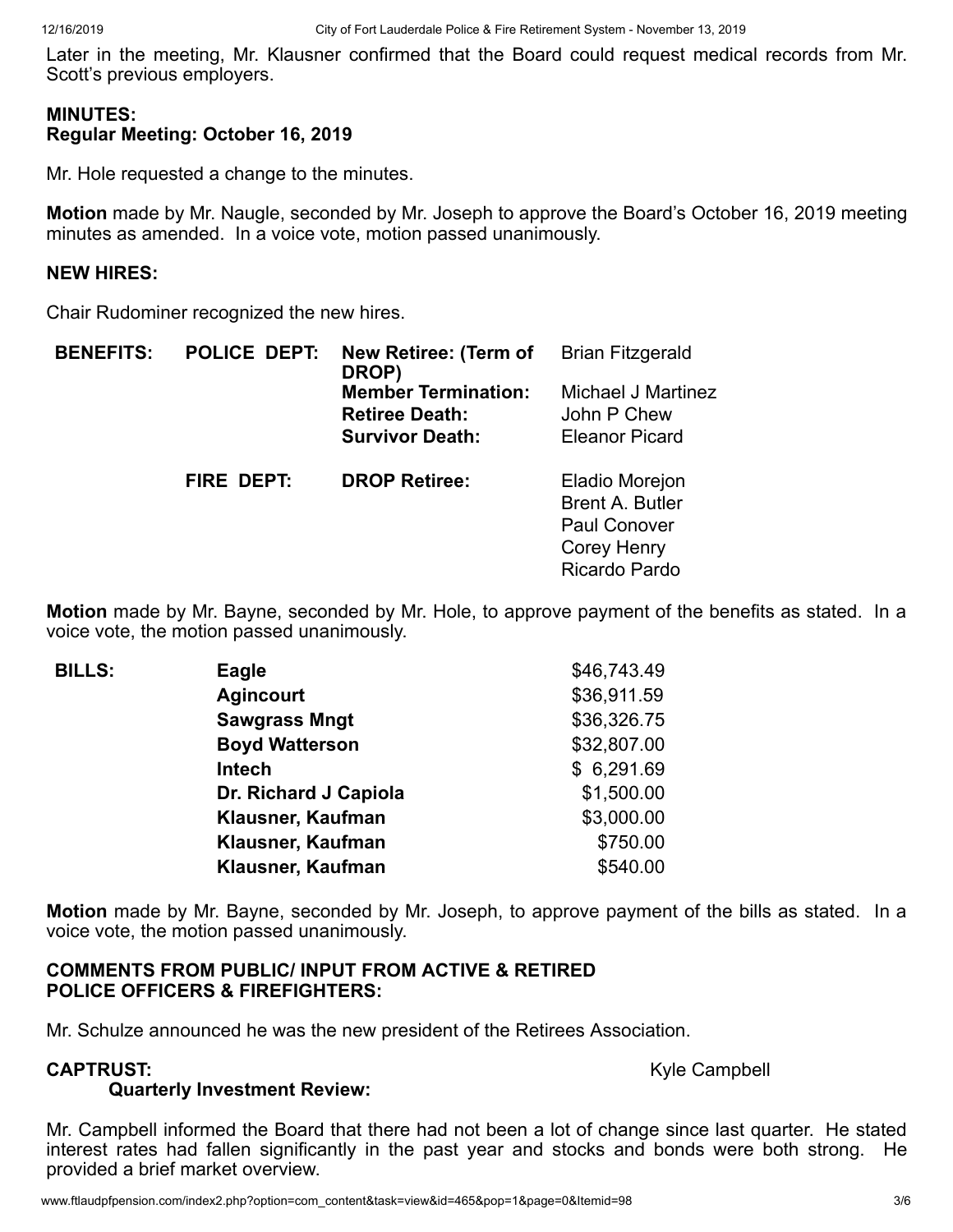Mr. Campbell agreed to provide the Board with a time-weighted rate of return report.

Mr. Klausner confirmed they should put a reference to the *plan* year in their investment policy instead of the calendar year. Mr. Campbell agreed to make this clearer in the executive summary as well.

Mr. Campbell reported that the return for the year was 3.49%, trailing the benchmark of 4.48%. The three-year return was 7.49%. He remarked on the significant drop in the fourth quarter that had contributed to the low yearly return. Mr. Campbell stated most of the managers had performed well, especially this quarter. He did not feel they should change the benchmarks and believed they would make up ground with the alternative private credit strategies.

Mr. Campbell said when EnTrust attended the Board's December meeting, they would discuss the Special Opportunities II Fund, which was down 11.5% for the quarter. Chair Rudominer thought they should reconsider how they benchmarked EnTrust.

Mr. Campbell did not advise action regarding any manager other than EnTrust.

### **Asset Allocation**

Mr. Campbell stated the asset allocation was the same as the previous month except for taking 2.6% out of IPS alternative lending targets. He discussed three hypothetical allocation scenarios he had created.

Mr. Klausner asked if hypothetical scenario one would affect liquidity and Mr. Campbell said this would cover their needs.

**Motion** made by Chair Rudominer, seconded by Mr. Hole, to adopt hypothetical scenario three for their current asset allocation. In a voice vote, motion passed unanimously.

### **Options for Alternative Lending**

Mr. Campbell preferred Angelo Gordon real estate over Churchill private lending, but stated both had been very strong in the past.

Mr. Hole said Churchill had low investment grade investments and Mr. Campbell recalled they were internally rate at approximately BB, which was below investment grade. Mr. Campbell agreed that real estate lending was not real estate and private equity lending was not private equity because they had different return profiles. The Board did not favor either Angelo Gordon or Churchill and Mr. Campbell agreed to bring other options to them.

### **ATTORNEY'S REPORT: Robert Klausner**

CAPTRUST Contract

Mr. Klausner took issue with the arbitration provision and said he would mark up what he had received and send it back.

### Board Attorney Retainer

Mr. Klausner described the current terms for their retainer. He suggested raising the retainer to \$3,500 and this would include disability claims. The only time there would be an hourly charge was for litigation matters. Ms. Wenguer said this would be very fair.

**Motion** made by Mr. Bayne, seconded by Mr. Fortunato to approve raising the Board Attorney's monthly retainer to \$3,500 as of December 1, 2019, which would include disability claims. In a voice vote, motion passed unanimously.

The discussion returned to Mr. Scott's disability claim. Ms. Klausner said he had hoped to save the cost of a formal hearing. He stated the Board needed to be satisfied that they had taken all reasonable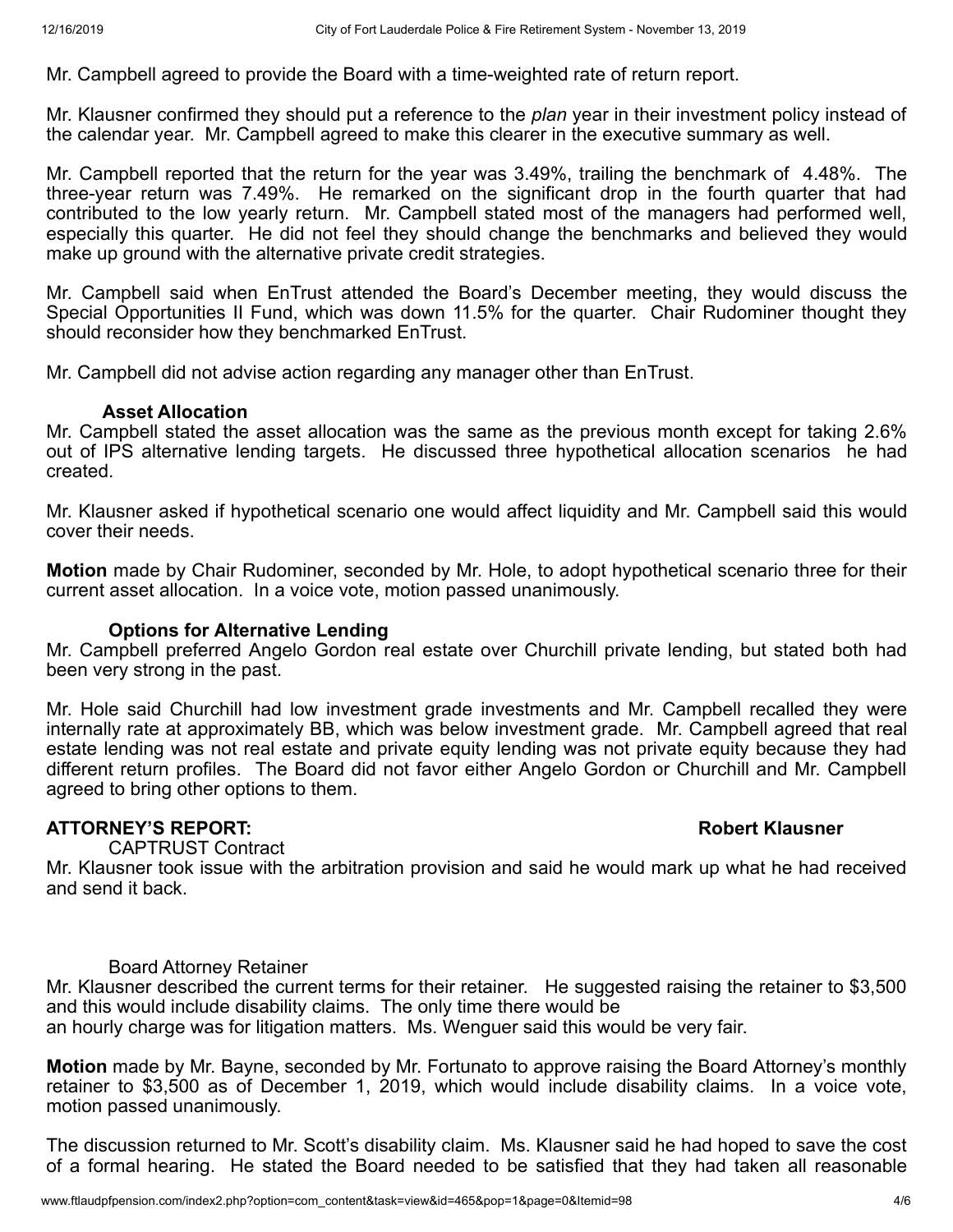steps.

#### **COMMUNICATION DIRECTOR'S REPORT: Fred Nesbitt**

Mr. Nesbitt said FRS had changed their assumed rate or return from 7.6% to 7.2%, which affect the Roy Collins Institute evaluation. He intended to meet with Roy Collins representatives to discuss factors like this and getting clearer, fairer evaluations.

## **EXECUTIVE DIRECTOR'S REPORT:**

**Anthony Scott Disability**  Attorney Srebnik's Report

Ms. Wenguer said they would make a determination after receiving the deposition from Mr. Srebnik and ensuring that Mr. Scott could be available for the meeting. She said she would provide any documentation the Board requested.

## **Fiduciary Liability Insurance Renewal**

Ms. Wenguer had been told that a \$2 million cyber security rider would cost \$8,000 - \$11,000. Mr. Klausner suggested she inquire about a cyber insurance company, Ullico, that was endorsed by NCPERS. They may also want to consider an umbrella policy with a deductible that matched the City's ransomware insurance limit. He would also like the City to include them specifically as an additional insured on the City's policy. Mr. Klausner agreed to talk to Ullico at the NCPERS board meeting in Tampa in December.

Ms. Wenguer stated the cost to renew the fiduciary liability insurance was \$15,809 for one year, for \$2 million each claim, \$2 million aggregate, with a \$100,000 deductible.

**Motion** made by Mr. Fortunato, seconded by Mr. Hole, to approve renewal of the fiduciary liability insurance. In a voice vote, motion passed unanimously.

### **Investment Workshop Update**

Ms. Wenguer stated the Riverside Hotel had a breakfast booked for the morning of January 14, so they could begin the workshop at 10 a.m. She said they could hold it at another hotel or at the fire training station. The Board agreed to schedule the workshop for 10 a.m. until 4 or 5 p.m. and to work through lunch, if necessary.

Ms. Wenguer announced the plan had received the Public Pension Coordinating Council Award for Professional Standards in Plan Funding and Administration for the 10<sup>th</sup> consecutive year.

Ms. Wenguer had reviewed the 415-C limits and found that the limit for any plan was over \$230,00 and they did not have anyone making that much. The DROP did not count toward this.

Ms. Wenguer said everyone in the DROP had received their retroactive pay. She could not do retirees until they were paid. Mr. Bayne reported there were approximately 65 people who had not been properly reconciled, but the City was working on it. Ms. Wenguer said this would present issues because the proper pension contributions had not been made.

Mr. Nesbitt reported the new website homepage was complete and the developer would now work on the links and materials.

Ms. Wenguer informed the Board that there would be no supplemental money this year.

**PENDING ITEMS: New Business:** None

**Old Business:**  Schedule A